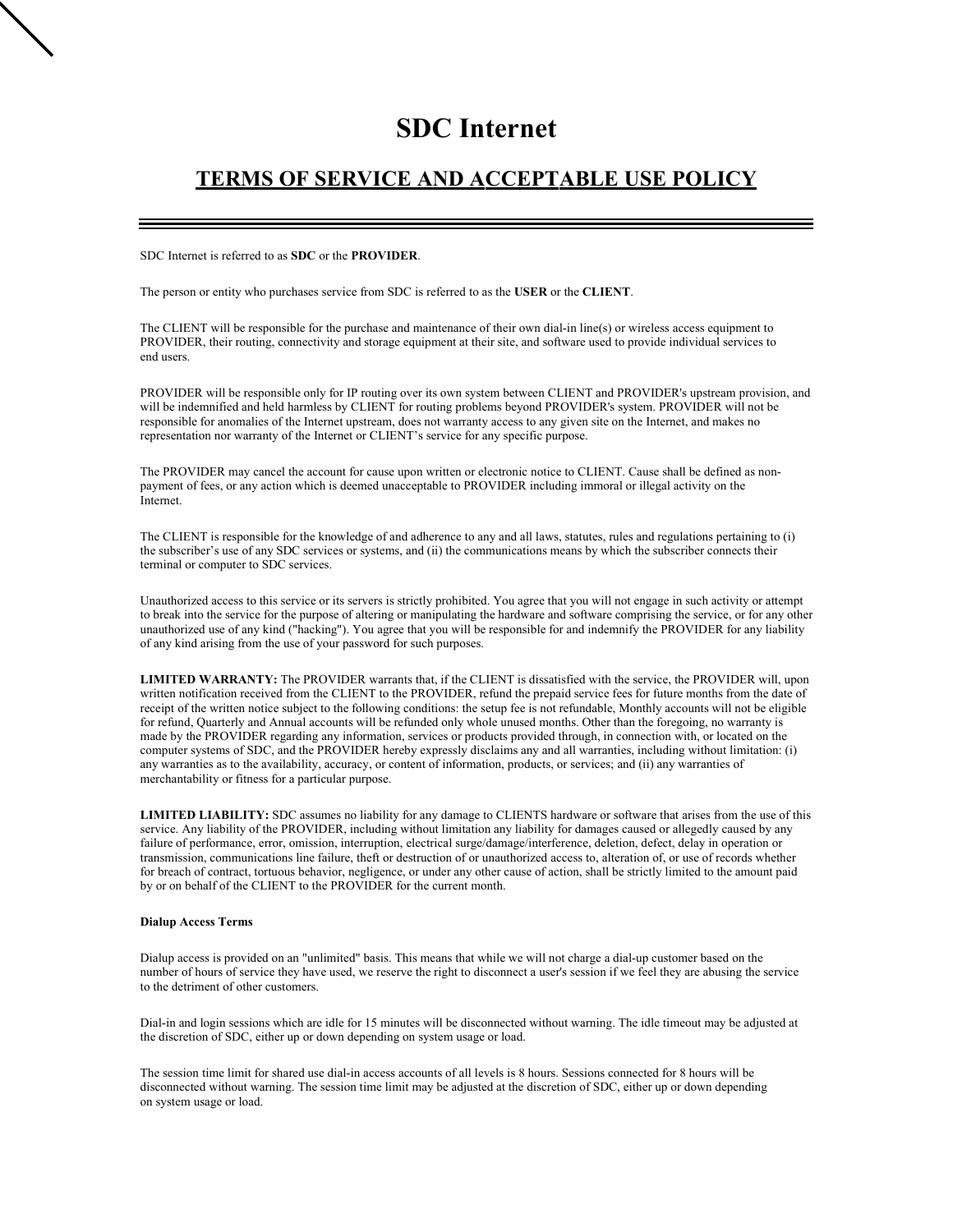#### **Wireless Access Terms**

Wireless users are allowed a maximum number of Gigabytes transferred per month based on the account type. This allocation is cumulative over the month. Those users who exceed the transfer limitations for their account will be charged an additional data transfer fee according to Transfer Limitations on Broadband Service. Additionally, wireless users are allowed 20 hours per month of dialup access. Dialup usage by wireless users in excess of 20 hours will be billed at \$0.25 per hour. If additional dialup access is required a dialup access account must be purchased in addition to the wireless access account.

Systems connected to SDC via wireless access accounts must configure their computers or routers to accept dynamic IP addressing via DHCP. External interfaces on client computers and/or routers must only be configured for TCP/IP and the IP address assigned by SDC. Systems which are configured for any other protocol and/or have any other non-SDC assigned addresses bound to their external interface, including but not limited to private IP addresses, will be disconnected from the network. Reconnection is dependent upon removing non TCP/IP protocol and/or non-SDC assigned IP address(es).

### **DSL Access Terms**

DSL users are allowed 20 hours per month of dialup access. Dialup usage by DSL users in excess of 20 hours will be billed at \$0.25 per hour. If additional dialup access is required a dialup access account must be purchased in addition to the DSL access account.

Systems connected to SDC via DSL access accounts must configure their computers or routers to authenticate via PPPoA and accept dynamic IP addressing via DHCP. External interfaces on client computers and/or routers must only be configured for TCP/IP and the IP address assigned by SDC. Systems which are configured for any other protocol and/or have any other non-SDC assigned addresses bound to their external interface, including but not limited to private IP addresses, will be disconnected from the network. Reconnection is dependent upon removing non TCP/IP protocol and/or non-SDC assigned IP address(es).

#### **Transfer Limitations on Broadband Service**

To help curtail abuse of our service, SDC implements transfer limitations on its broadband customers. All transfer limits are "soft" limits; they do not prevent you from going over the transfer limit, but you will be charged per gigabyte you exceed the limit by.

SDC's transfer limits are designed so that the service is essentially unlimited for 99% of our broadband customers. We calculate this based on the past average usage of our customers. If SDC changes the transfer limits or charges for exceeding the transfer limits, we will notify customers through email and our website.

#### **Resale of Services**

The CLIENT rights herein granted cannot be transferred, shared, sold, or used by anyone other than the CLIENT**. Bandwidth and**  services purchased from SDC is NOT resalable. No more than one dial-up login session per account can be used at any time **by the CLIENT**. If you dial-in a second time, one of the sessions will be terminated. Accounts which show activity in violation of this paragraph are subject to immediate suspension.

Access to SDC via remote shell is always free with the purchase of an access account of any level. Multiple simultaneous remote shell logins to SDC are permitted, and are free of charge. Non-dial-in access to SDC is not counted towards your monthly limit.

## **UNSOLICITED MASS EMAIL ("SPAMMING") POLICY:**

Users are prohibited from engaging in improper use or distribution of electronic mail ("e-mail"). Users are strictly prohibited from engaging in any of the following activities:

• Sending unsolicited mass or commercial e-mail ("spamming") for any purpose whatsoever.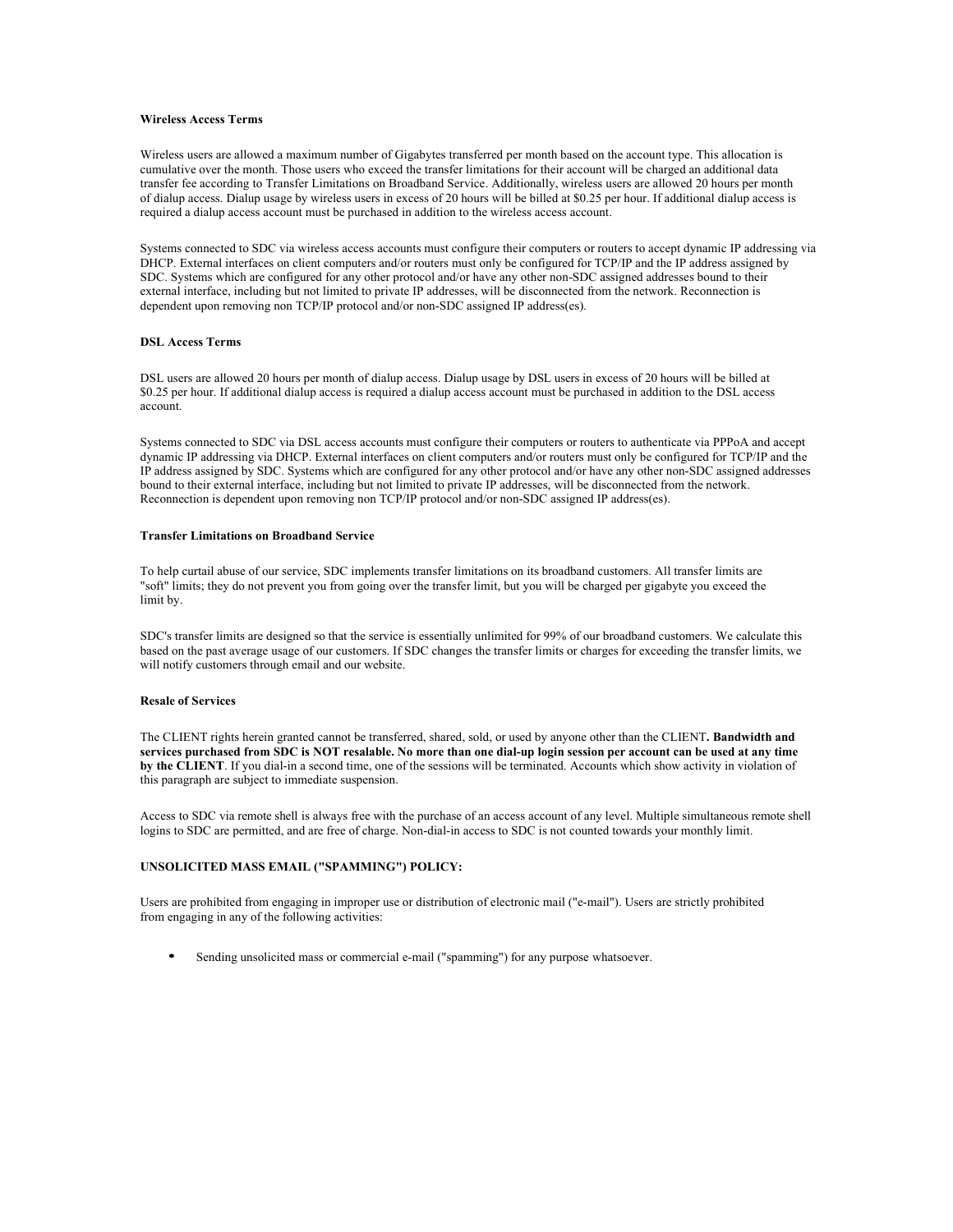- Having third parties send out commercial e-mail on any user's behalf. Using SDC facilities to receive replies from unsolicited e-mail (commonly referred to as "drop-box" accounts).
- Configuring any e-mail server in such a way that it will accept third party e-mail for forwarding (commonly known as an "open mail relay"). If a site has roaming users who wish to use a common mail server, the mail server must be configured to require some form of user identification and authorization.
- Mass or commercial e-mail may be sent only to recipients who have expressly requested receipt of such e-mails, by the sending of an e-mail request to the person performing the mass or commercial mailings. This exchanging of requests, acknowledgments, and final confirmations (commonly referred to as a "double opt-in" process) must be adhered to in their entirety for any mass or commercial e-mail to be considered "solicited" by SDC.
- Users that send mass or commercial e-mail are required to maintain complete and accurate records of all e-mail subscription requests, specifically including the e-mail and associated headers sent by every subscriber, and to immediately provide SDC with such records upon request of SDC. Subscriptions that do not have a specific recipient generated email request associated with them are invalid, and are strictly prohibited.
- In the absence of positive, verifiable proof to the contrary, SDC considers complaints by recipients of e-mails to be defacto proof that the recipient did not subscribe or otherwise request the e-mail(s) about which a complaint was generated.

#### **Network Abuse**

SDC reserves the right to terminate or suspend your account without notice for any activity deemed unreasonable by Management or System Administration staff. Such activity may include (but is not necessarily limited to):

- Viruses on your computer or network that attack other systems outside of your network or spread themselves via e-mail or other protocols.
- Security violation, defined as unauthorized access of this or any other system using your SDC account, whether proven or strongly suspected.
- Giving your password to someone else.
- Harassment of others in the Internet community by e-mail, newsgroups, IRC, or any other medium using your SDC account.
- "SPAMMING"
- IRC bots, floods, or DCC (sending-receiving of files over IRC) using any SDC server. Any user account found to be the cause of the "sdc.org" domain being banned from any IRC channel or host will be terminated.
- Use of unauthorized software from your SDC Shell account or web page. If you are unsure if it is allowed, ask. Use of any program designed to run as a server (does not require you to be logged in) is prohibited.
- Distribution or storage of illegal or pirated software with or from your SDC account.
- Non-payment of user fees, including declined credit cards or returned checks.

#### **Payment terms:**

Payment of the service fee for CLIENT selected period of service is due in advance of the first day of the selected service period. Payment for successive periods is due on the first day of the next period of service. **A reconnection fee equal to the account setup fee will be charged to restart service if payment for the next service period is not received by the due date**. Returned checks will be charged a fee of the maximum allowed by law.

Invoice for the service fees are sent via electronic mail to each CLIENT paying by check or cash. If the CLIENT requires a paper invoice special arrangements can be made by contacting the PROVIDER.